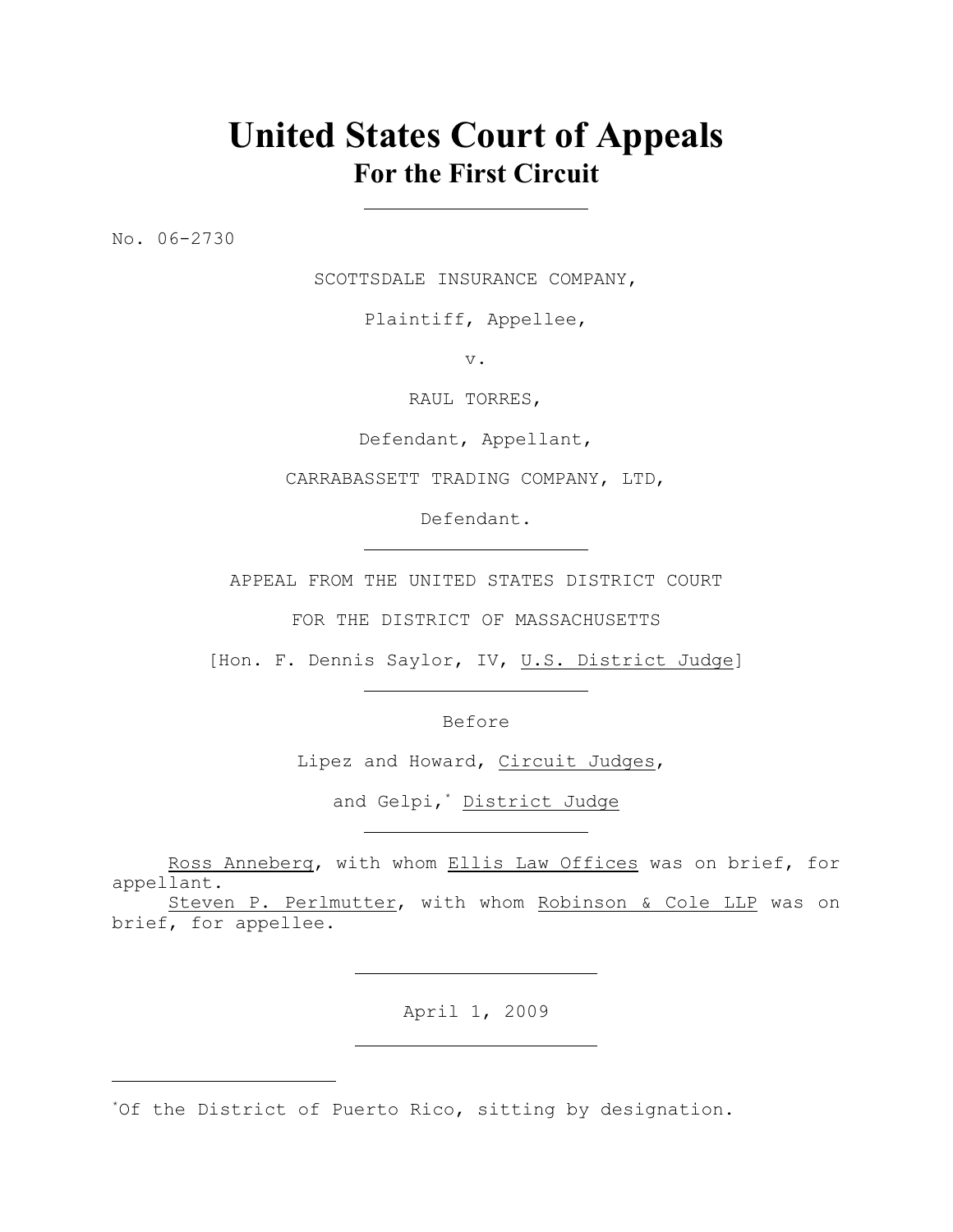**HOWARD, Circuit Judge**. On August 23, 2004, Raul Torres ("Torres") was seriously injured while working at Carrabassett Trading Company ("CTC") in North Oxford, Massachusetts. Torres came to work at CTC through an agency known as Venturi Staffing Partners, Inc. ("Venturi"). When Torres subsequently sued CTC in state court ("the underlying suit"), CTC contacted its liability insurance carrier, Scottsdale Insurance Co. ("Scottsdale"), for defense and indemnity. Scottsdale subsequently filed suit in federal court,<sup>1</sup> seeking a declaratory judgment that it had no duty to defend or indemnify CTC because Torres was a CTC "employee" within the meaning of Scottsdale's policy, and was therefore excluded from coverage.<sup>2</sup> After conducting a hearing, the district court granted Scottsdale's motion for summary judgment.<sup>3</sup> Scottsdale Ins. Co. v. Carrabassett Trading Co., Inc., 460 F. Supp. 2d 251 (D. Mass. 2006) ("Scottsdale I"). Because we conclude that material facts remain in dispute, we must reverse the district court and remand for further proceedings.

Scottsdale named both CTC and Torres as defendants in the declaratory judgment action. Although both defendants filed a Notice of Appeal, they agreed to allow Torres to prosecute the appeal on behalf of both.

The record reflects that Scottsdale is defending CTC in the underlying suit under a reservation of rights.

 $3$  During the hearing, CTC's counsel asked the court to treat the objection to Scottsdale's motion for summary judgment as a crossmotion for summary judgment.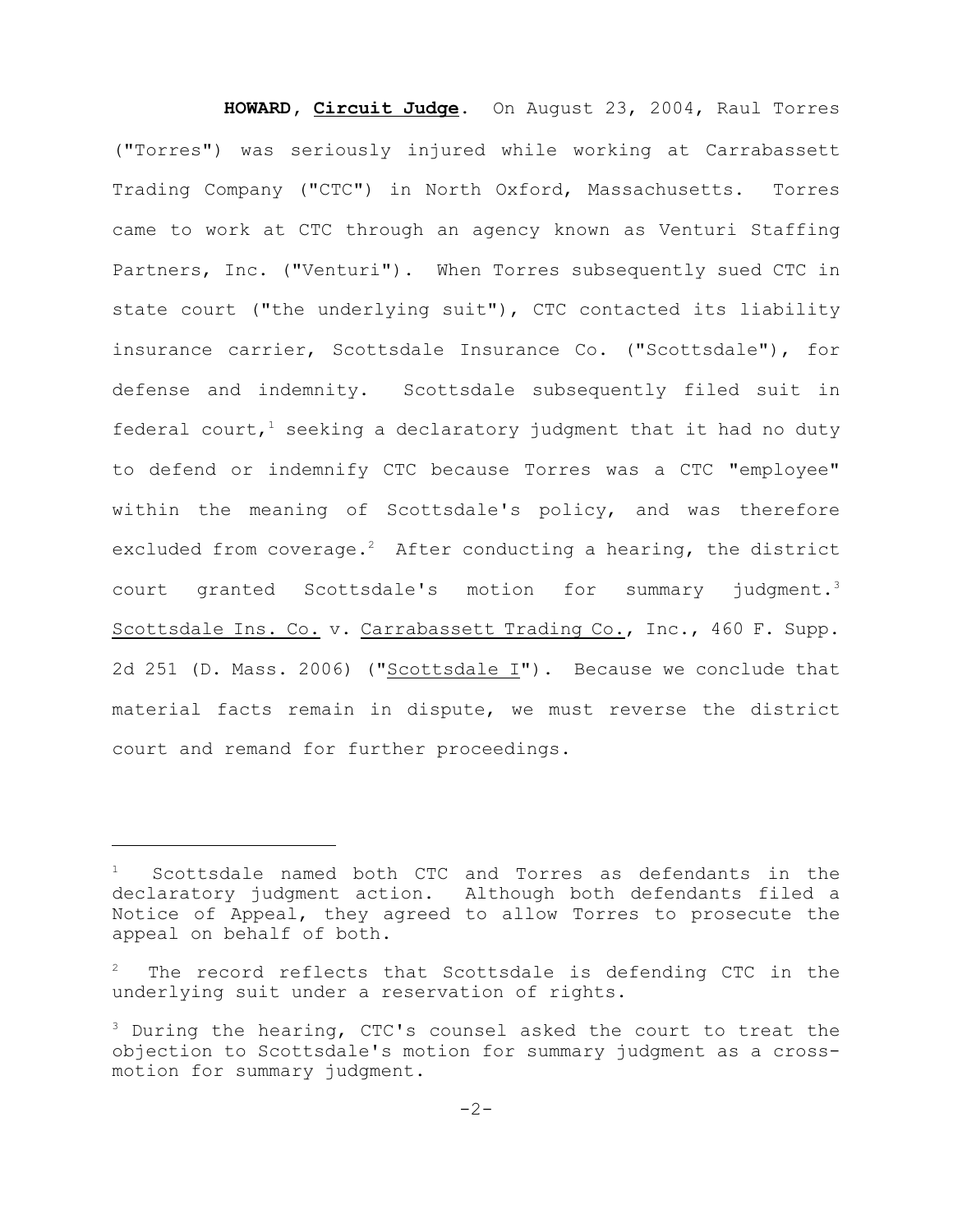#### **I. BACKGROUND**

The facts recited here are undisputed unless otherwise noted. CTC is a fiber blending and recycling company. Its business involves baling up waste fiber from textile mills -- such as waste from carding machines<sup>4</sup>  $-$  and selling the bales to, for example, felt manufacturers. CTC fills orders on an as-needed basis, resulting in inconsistent demand for its products. It has five permanent employees, two of whom are salaried and three of whom are paid hourly.

Venturi hires individuals and places them with client companies for varying lengths of time. During times of high product demand, CTC contacted Venturi to supplement its workforce. Venturi paid the supplied workers, withheld taxes from their paychecks, and took responsibility for workers' compensation insurance. While Venturi retained the right to hire, place, discipline and terminate its employees, CTC was responsible for training, supervision and assigning work tasks. In cases of unsatisfactory performance, CTC could ask the worker not to return to the job. Venturi profited by charging the client CTC a premium over and above the wage, tax, and workers' compensation insurance amounts it charged back to CTC.

Torres had been employed by Venturi or its predecessor since 2001. He was assigned to CTC in August 2003. Torres

A carding machine is used to prepare fibers such as wool or cotton for use in finished textile products.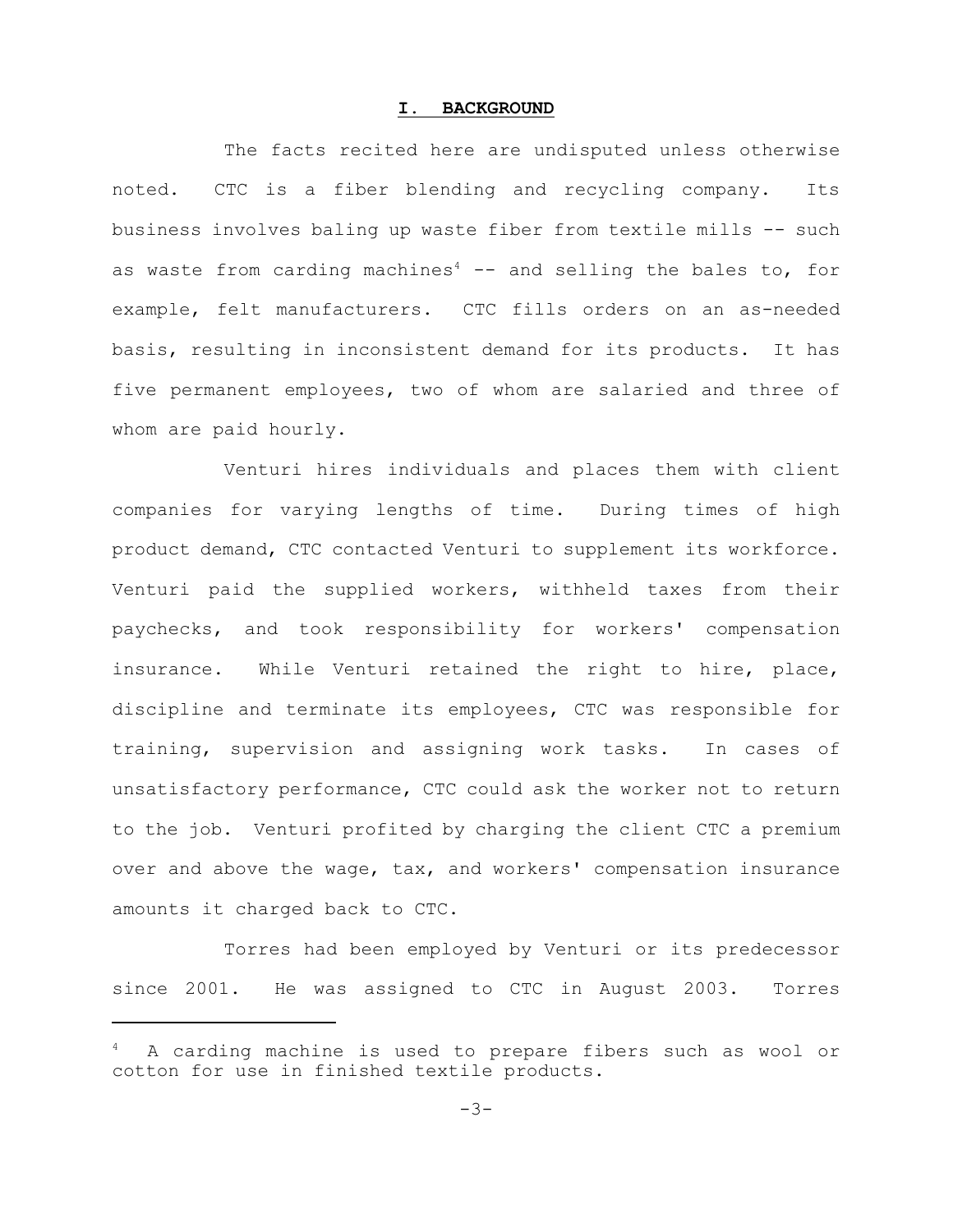replaced a different Venturi employee who had been at CTC for about three weeks. Torres worked regularly at CTC until early December 2003. He was again assigned to CTC in mid-January 2004, and except for one week in June, worked regularly until August 2004, when his left arm was severed in an accident involving a wool-picking machine. Torres worked a total of 1613 hours during these two tours of duty at CTC. During roughly the same time span, five other Venturi employees placed at CTC worked between ten and 280 hours. As a result of the accident, Torres sued CTC in Massachusetts state court.

At the time of Torres's accident, Scottsdale was CTC's liability insurer.<sup>5</sup> Pursuant to the policy's "Bodily Injury and Property Damage Liability" section, Scottsdale agreed to "pay those sums that [CTC became] legally obligated to pay as damages because of 'bodily injury' or 'property damage' to which this insurance applies." The liability coverage is subject to an "Employer's Liability" exclusion, which, in relevant part, states that the insurance does not apply to "bodily injury to an 'employee' of the insured arising out of and in the course of . . . performing duties related to the conduct of the insured's business."

The policy also provides the following definitions:

5. "Employee" includes a "leased worker." "Employee" does not include a "temporary worker."

 $5$  Coincidentally, Scottsdale's policy took effect the same day as Torres's accident.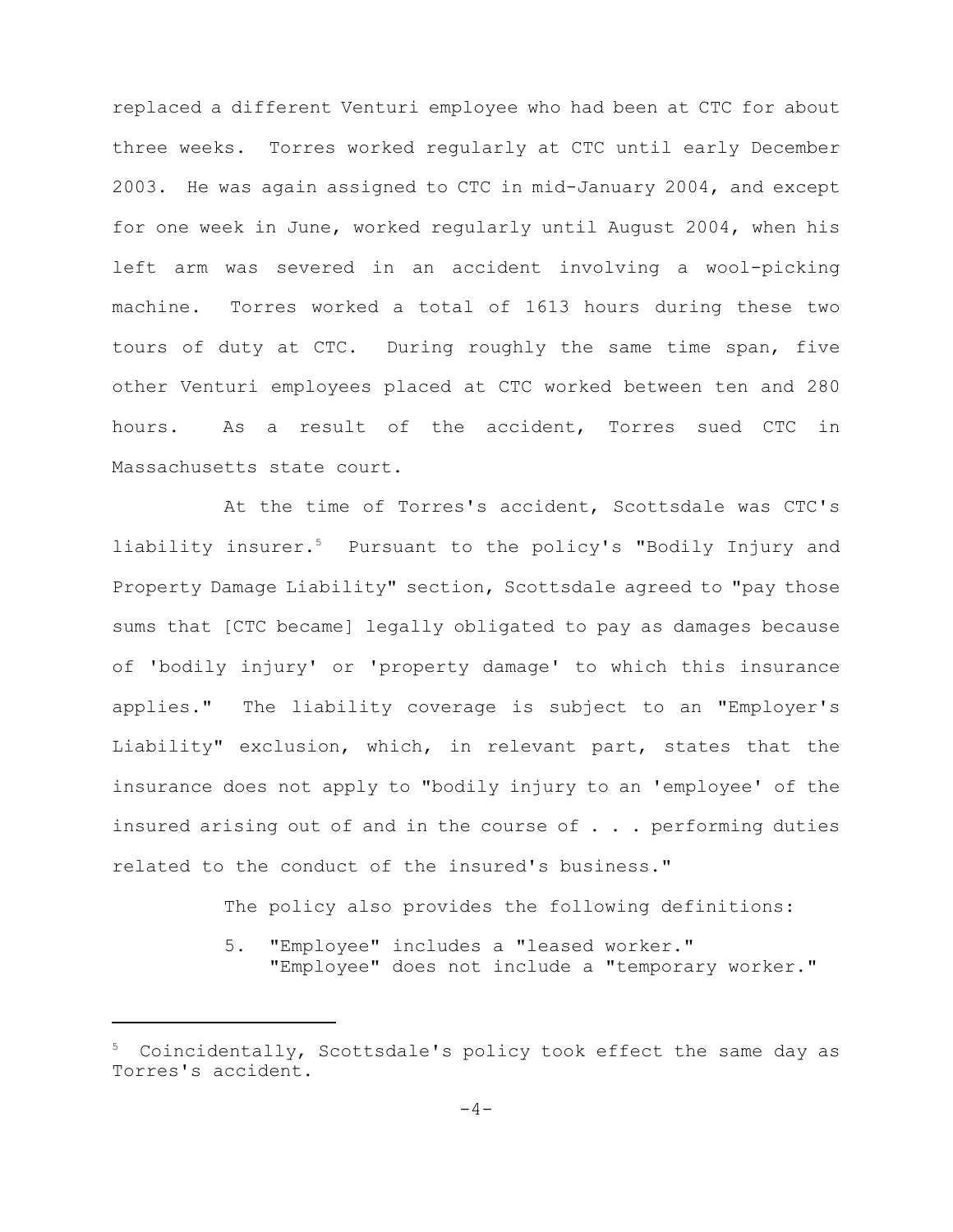$\star$   $\star$   $\star$   $\star$ 

10. "Leased worker" means a person leased to you by a labor leasing firm under an agreement between you and the labor leasing firm, to perform duties related to the conduct of your business. "Leased worker" does not include a "temporary worker."

 $\star$   $\star$   $\star$   $\star$ 

19. "Temporary worker" means a person who is furnished to you to substitute for a permanent "employee" on leave or to meet seasonal or short-term workload conditions.

The ultimate question here is whether Torres was a "leased worker," and thus excluded from coverage; or a "temporary worker," thus obligating Scottsdale to provide a defense in Torres's lawsuit.

#### **II. STANDARDS OF REVIEW**

#### A. Summary judgment

We review the district court's grant of summary judgment de novo. Specialty Nat'l. Ins. Co. v. One Beacon Ins. Co., 486 F.3d 727, 732 (1st Cir. 2007). The presence of cross-motions "'neither dilutes nor distorts this standard of review.'" Id. (quoting Mandel v. Boston Phoenix, Inc., 456 F.3d 198, 205 (1st Cir. 2006)); <u>see also Littlefield</u> v. <u>Acadia Ins. Co.</u>, 392 F.3d 1, 6 (1st Cir. 2004) ("Cross motions simply require [the court] to determine whether either of the parties deserves judgment as a matter of law on facts that are not disputed.").

Summary judgment "should be rendered if the pleadings, the discovery and disclosure materials on file, and any affidavits

-5-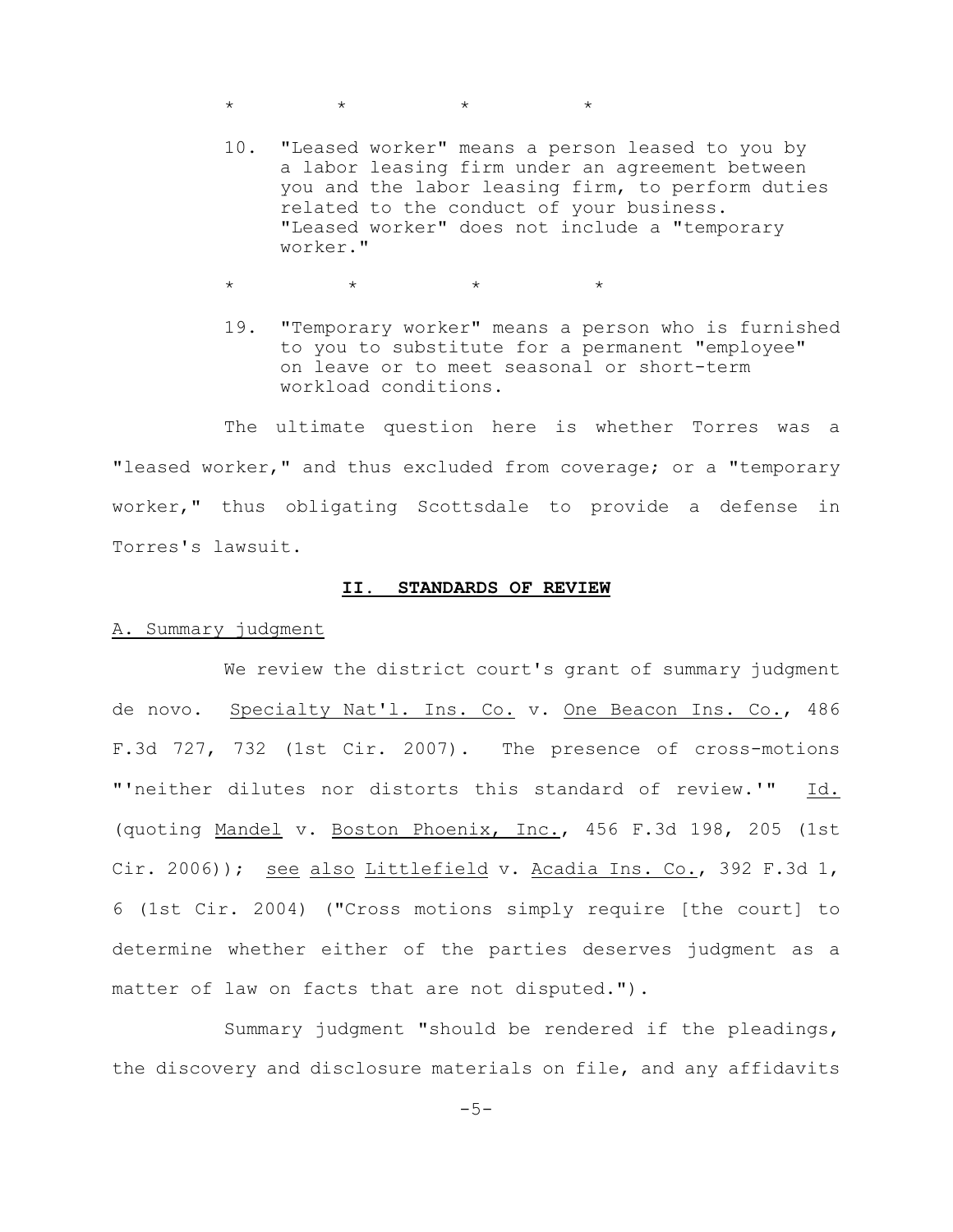show that there is no genuine issue as to any material fact and that the movant is entitled to judgment as a matter of law." AGA Fishing Group Ltd. v. Brown & Brown, Inc., 533 F.3d 20, 23 (1st Cir. 2008); Fed. R. Civ. P. 56(c). The party with the burden of proof must provide evidence sufficient for the court to hold that no reasonable fact-finder could find other than in its favor. Torres Vargas v. Santiago Cummings, 149 F.3d 29, 35-36 (1st Cir. 1998). A dispute is "genuine" if the evidence about the fact is such that a reasonable jury could resolve the point in favor of the non-moving party. Rodriguez-Rivera v. Federico Trilla Reg'l Hosp., 532 F.3d 28, 30 (1st Cir. 2008). A fact is "material" if it has the potential of determining the outcome of the litigation. Id. B. Insurance policy construction

The parties agree that Massachusetts law applies to this case. Accordingly, we begin with the unexceptional proposition that Scottsdale owes a duty to defend CTC if the allegations in the underlying lawsuit are reasonably susceptible to an interpretation that they state a claim covered by CTC's policy. Liquor Liab. Joint Underwriting Ass'n. of Mass. v. Hermitage Ins. Co., 644 N.E.2d 964, 967. (Mass. 1995). Conversely, there is no duty to defend a claim that is excluded from coverage. Metro. Prop. & Cas. Ins. Co. v. Fitchburg Mut. Ins. Co., 793 N.E.2d 1252, 1254 (Mass. App. Ct. 2003).

The interpretation of insurance contracts is generally a matter of law for the court. Home Ins. Co. v. Liberty Mut. Fire

-6-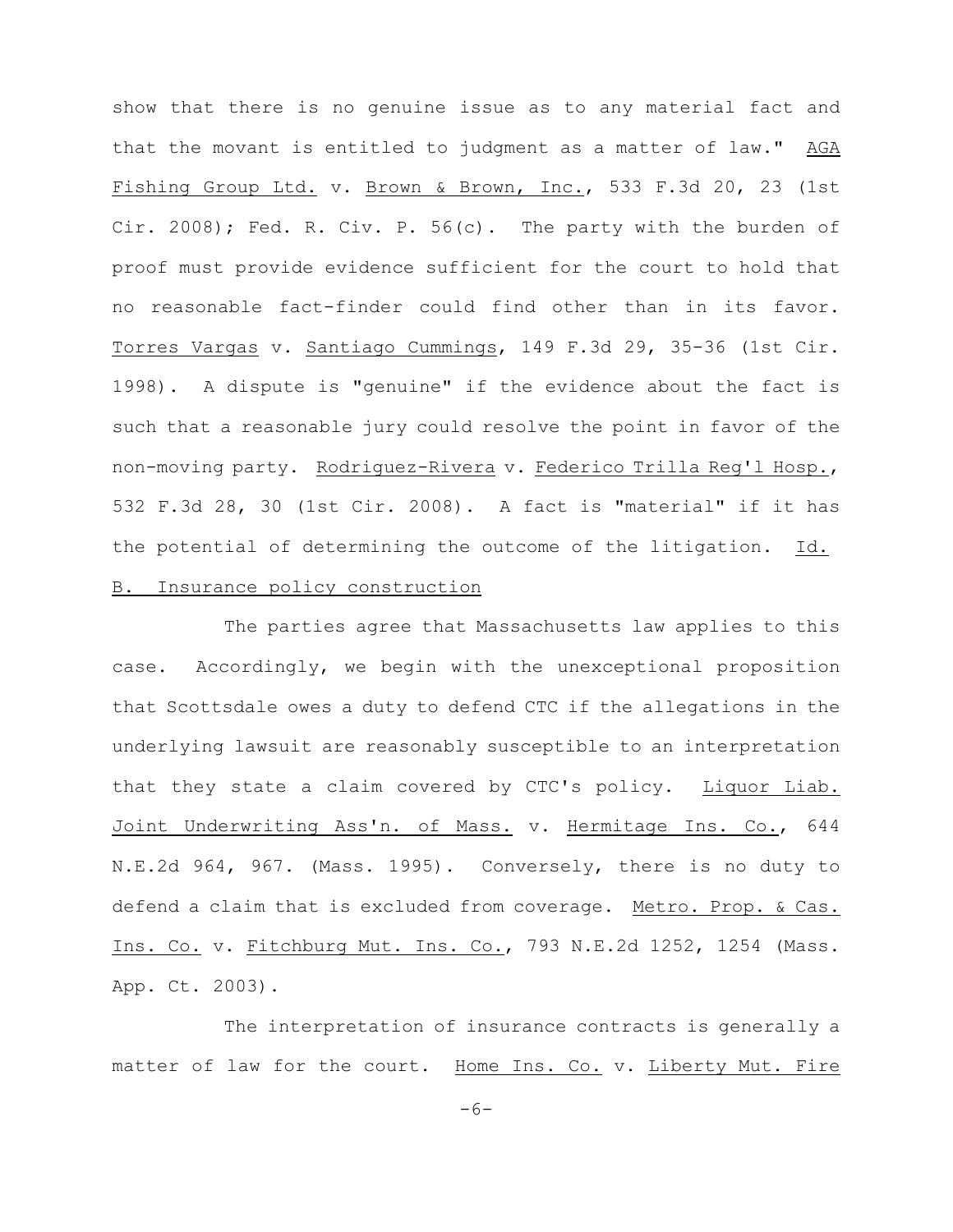Ins. Co., 830 N.E.2d 186, 188 (Mass. 2005). The court must "construe the words of the policy according to the fair meaning of the language used, as applied to the subject matter." Jacobs v. U.S. Fid. & Guar. Ins. Co., 627 N.E.2d 463, 464 (Mass. 1994) (citing Johnson v. Hanover Ins. Co. 508 N.E.2d 845, 849 (Mass. 1987)). Where the words in the policy are not ambiguous, "they must be construed in their usual and ordinary sense." Id. Ambiguity exists when the policy language is susceptible to more than one meaning. Lumbermens Mut. Cas. Ins. Co. v. Offices Unlimited, Inc., 645 N.E.2d 1165, 1168 (Mass. 1995). Ambiguous policy terms are construed in favor of the insured. Hazen Paper Co. v. U.S. Fid. & Guar. Co., 555 N.E.2d 576, 583 (Mass. 1990). At the same time, however, ambiguity is not created simply because the parties offer different interpretations of the policy language. Lumbermens, 645 N.E.2d at 1168.

If a contract term is found to be ambiguous, and the court finds it necessary to rely on extrinsic evidence to resolve the dispute, then a question of fact appropriate for jury consideration may arise. See Preferred Mut. Ins. Co. v. Gamache 675 N.E.2d 438, 442 (Mass. App. Ct. 1997) (summary judgment vacated where intent to cause harm was at issue and genuine issue of material fact remained as to intoxicated insured's mental capacity), aff'd 686 N.E.2d 989 (Mass. 1997); see also Foisy v. Royal Maccabees Life Ins. Co., 356 F.3d 141 (1st Cir. 2004) (district court correctly submitted the question of parties' intent

-7-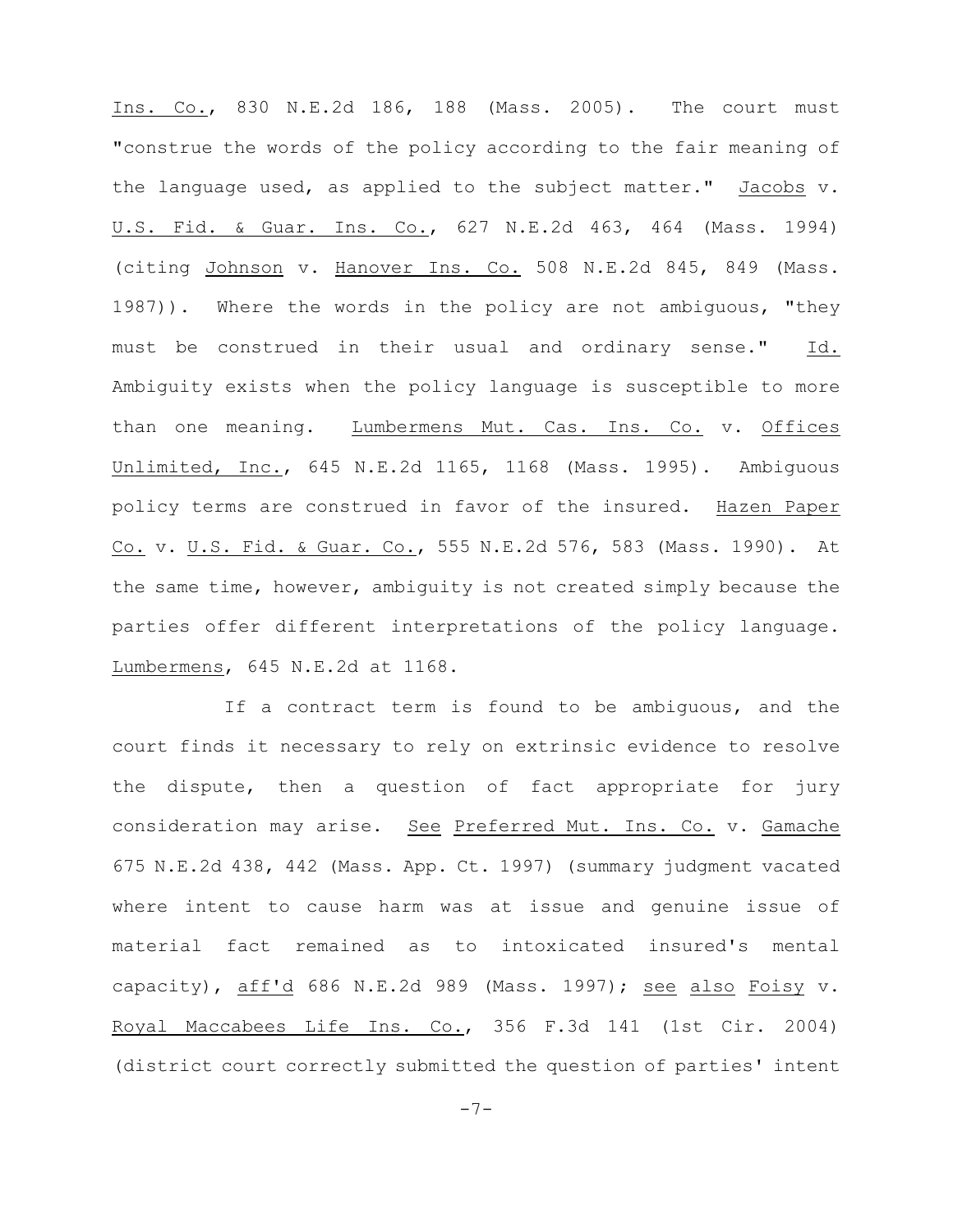to the jury). Finally, the insurer has the burden of proving that an exclusion applies. Allmerica Fin. Corp. v. Certain Underwriters at Lloyds, London, 871 N.E.2d 418, 425 (Mass. 2007).

### **III. LEGAL ANALYSIS**

While our ultimate resolution may differ, the district court's analysis and focus on the issues is both accurate and helpful. We therefore borrow liberally from that court's opinion, noting our disagreement at the appropriate juncture.

The insurance policy at issue in this case is a "comprehensive general liability" policy. Such policies are designed to "protect an insured employer for losses to third parties arising out of the operation of the insured's business." Scottsdale I, 460 F. Supp. 2d at 255; (citing Monticello Ins. Co. v. Dion, 836 N.E.2d 1112, 1113 (Mass. App. Ct. 2005)). Injuries to employees are typically excluded from coverage because employers are expected to have separate workers' compensation insurance. Id. In that vein, the Code of Massachusetts Regulations requires employee leasing agencies to have workers' compensation insurance for its employees. Id. (citing Home Ins. Co., 830 N.E.2d at 190)). Thus, the policy at issue here is typical in that it excludes "employees" from coverage, and considers "leased workers" to be "employees." Id.

Against this backdrop, Scottsdale is entitled to judgment if Torres was a "leased worker." The policy definition of "leased worker" has two parts: first, he must be "leased by a labor

-8-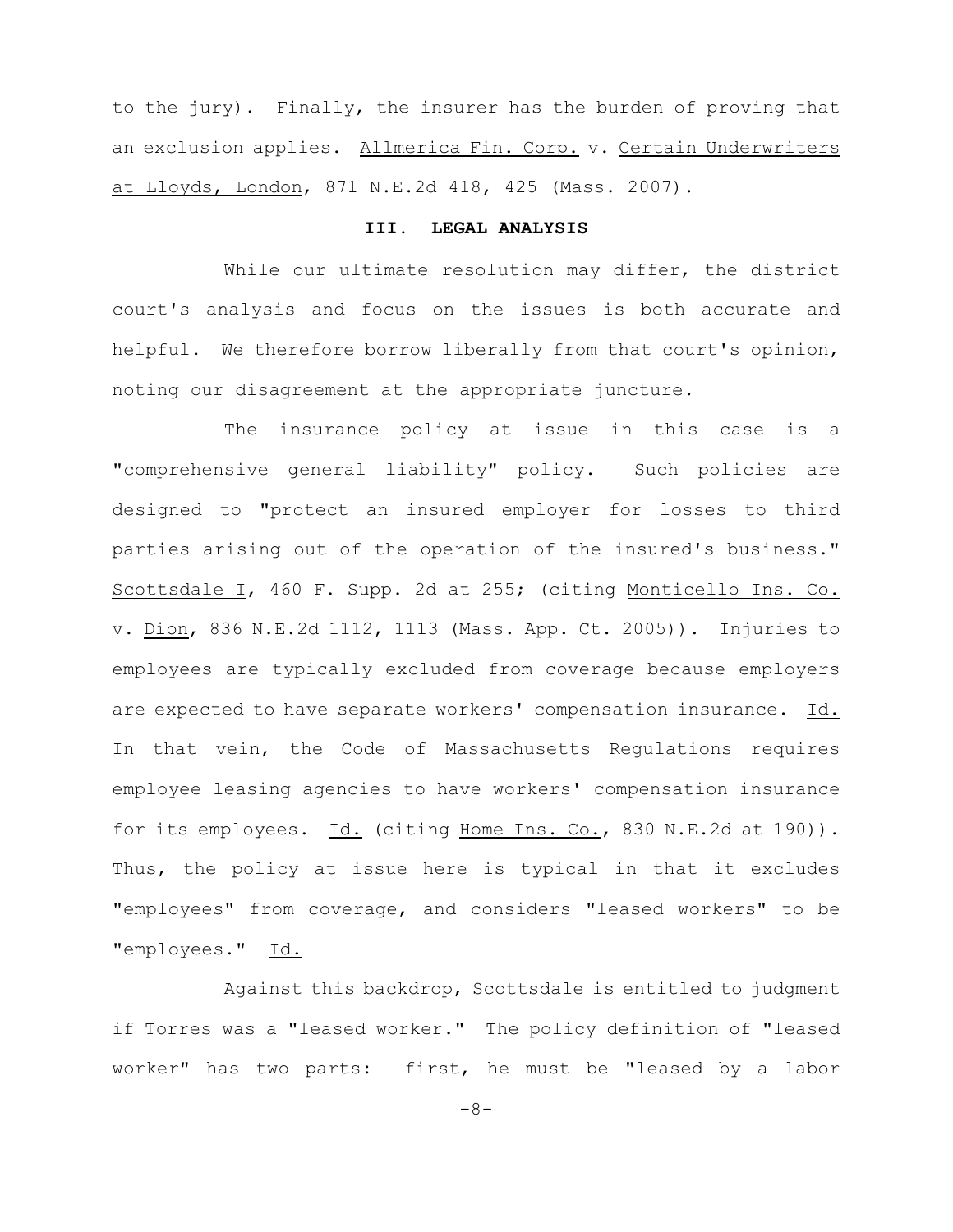leasing firm under an agreement between [CTC] and the leasing firm to perform duties related to [CTC's] business"; second, the category of "leased workers" does not include "temporary workers," which are defined, in relevant part, as workers "furnished to [CTC] . . . to meet seasonal or short-term workload conditions."

While there is no dispute that Torres was at CTC to "perform duties related to CTC's business," Torres first argues that the lack of a signed lease between CTC and Venturi forecloses the conclusion that Venturi was a "labor leasing firm" or that the agreement to place Torres was a "lease." The district court quickly -- and, in our view correctly -- disposed of these twinned arguments, concluding that "there is no requirement under the [Scottsdale] policy that the agreement be memorialized in writing or labeled as a 'leasing agreement.'" Scottsdale I, 466 F. Supp. 2d at 256. Nor does it matter that Venturi never used the term "lease," as the district court correctly found that Venturi fit the profile of a "labor leasing firm" in that it retained the rights and obligations of an employer -- including determining rate of pay, procuring workers' compensation insurance and processing payroll -- while the client company directed the employee's daily activities. Id. (citing Home Ins. Co., 830 N.E.2d. at 188-89). "In short, Torres was "'leased by a labor leasing firm under an agreement' between [CTC] and Venturi 'to perform duties related to the conduct of [CTC's] business.' He is therefore a 'leased

 $-9-$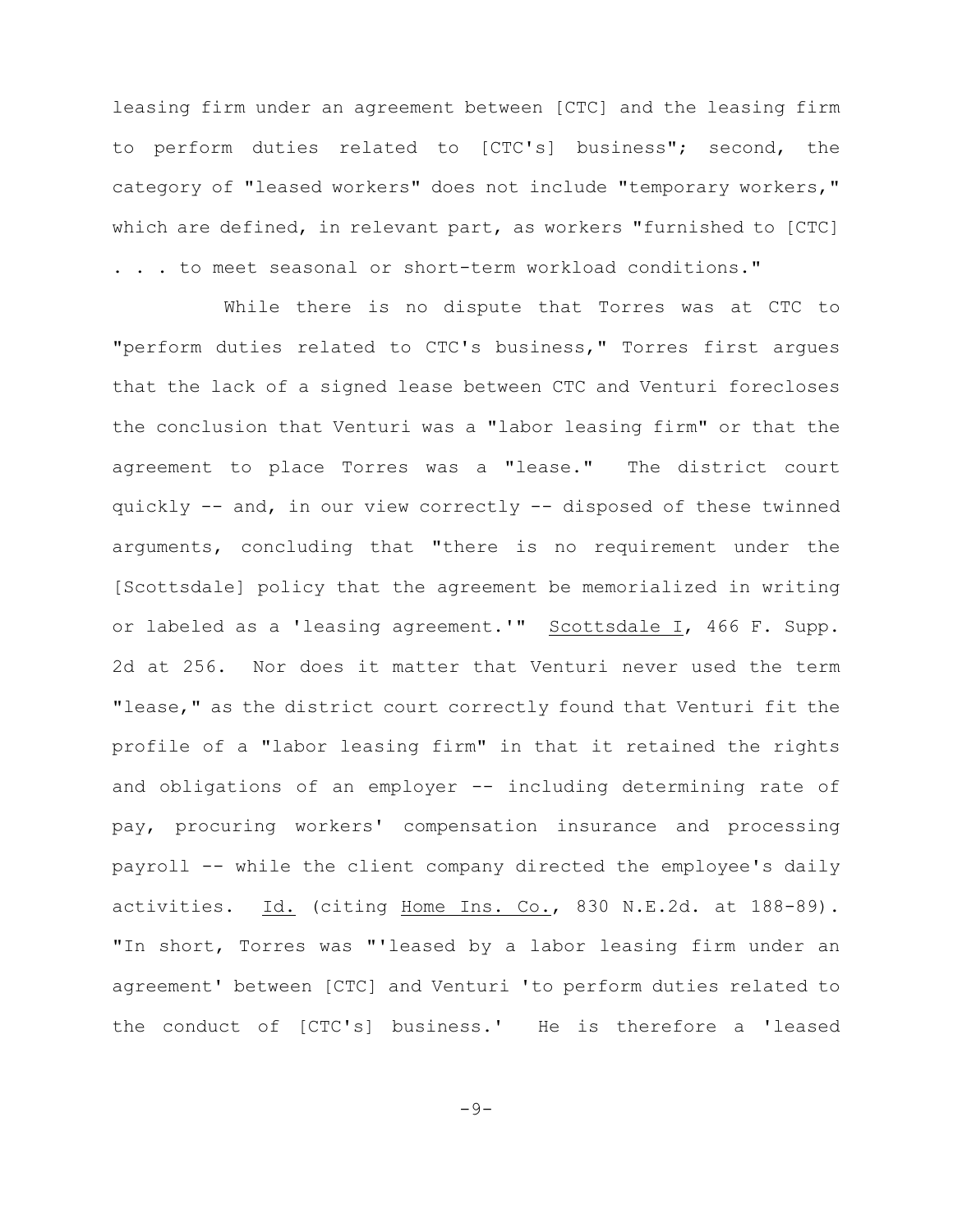worker' . . . within the meaning of the first sentence of the exclusion." Id.

We turn next to the "exception to the exclusion," in the second part of the policy's "leased worker" definition, which excepts "temporary workers." To be considered a "temporary worker" -- and thus not an "employee" -- Torres had to have been "furnished to" CTC: 1) to substitute for a permanent employee on leave; 2) to meet seasonal workload conditions; or 3) to meet short-term workload conditions. The parties agree that Torres was not brought in as a substitute or to help with a seasonal workload demands. Thus, the issue boils down to whether Torres was "furnished" to "meet . . . short-term workload conditions."

At the outset, we eschew any reliance on the number of hours that Torres ended up working at CTC prior to his injury, or any comparison of Torres's hours to those of his fellow Venturi employees placed at CTC in the same time frame. We cannot illuminate this point any better than did the district court, so we recount that analysis here:

> A threshold question is whether the terms "seasonal" and "short-term" are to be measured at the time the agreement is made or at some point thereafter. For example, a worker might be supplied to meet an anticipated one-week shortage (and therefore be "short-term," as measured by the parties' expectations), but wind up working for three years (and therefore be "long-term," as measured by hindsight). The answer appears to lie in the words "furnished . . . to meet" in the "temporary worker" definition. The phrase "furnished . . . to meet" suggests that the reasonable

> > $-10-$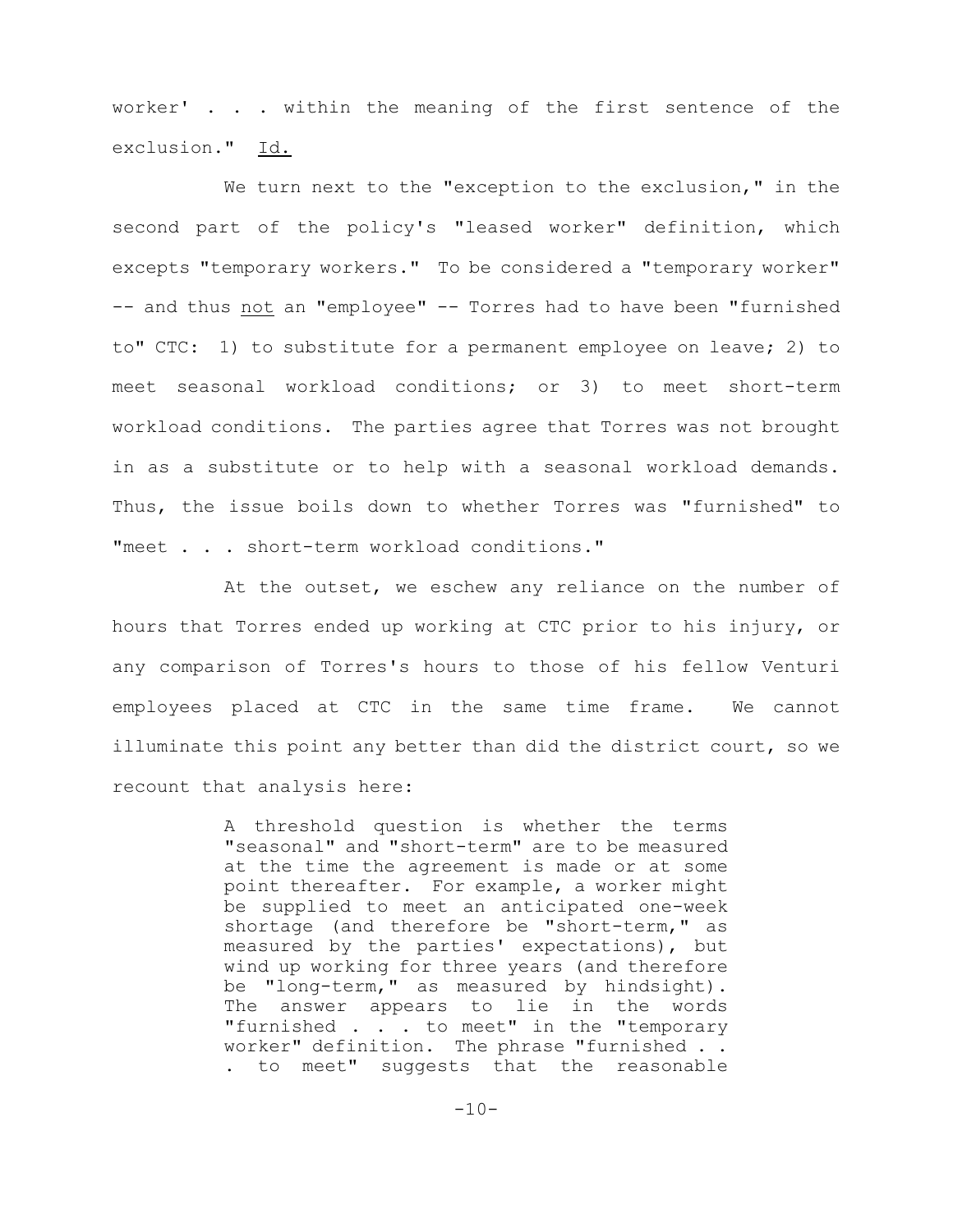expectations of the parties concerning workload conditions, as measured at the time the employee is "furnished," governs whether the employee fits within either the "seasonal" or "short-term" category. Thus, even if the duration of a worker's assignment ends up being lengthy, he or she will still be considered a "temporary worker" if the parties reasonably intended for him or her to fulfill a short-term workload condition. Likewise, a worker will not be considered "temporary" if the parties reasonably intended for him or her to help with a long-term or permanent workload condition, even if the assignment is cut short. [footnote omitted]

## Scottsdale I at 257.

 As the district court correctly noted, the policy does not define "short-term." Id. at 258. The district court then concluded that the modifier "'short-term' suggests a period of time that is relatively brief and relatively finite." Id. Recounting that CTC's president offered deposition testimony that Torres was to stay at CTC for as long as he was needed, and a Venturi manager's testimony that Torres was assigned to CTC "indefinitely," the court essentially concluded that "indefinite" and "short-term" are mutually exclusive. Id. Based on this reasoning, the court held that Torres was not a "temporary worker," and thus his claim was not covered by the policy. Id.

Here we part company with the district court's analysis. As noted, "short-term" is not defined in the policy, other than its use as a modifier for "workload conditions." While undefined words are to be construed in accordance with their plain and ordinary

-11-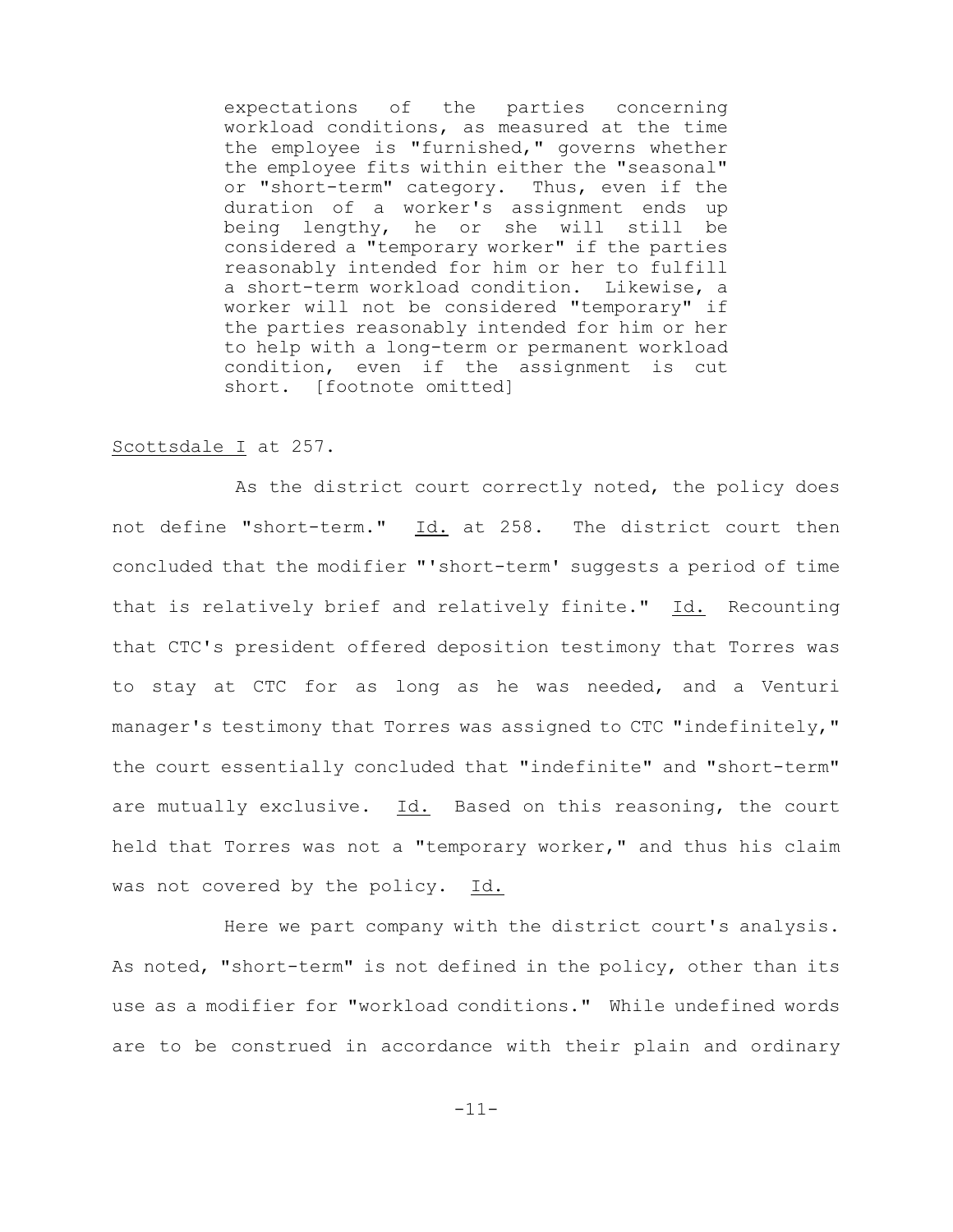meaning, they are to be strictly construed against the insurer. Interstate Gourmet Coffee Roasters, Inc. v. Seaco Ins. Co., 794 N.E.2d 607, 612 (Mass. App. Ct. 2003) (citing Preferred Mutual, 686 N.E.2d at 990-91). In this light, and "as applied to the subject matter," Jacobs, 627 N.E.2d at 464, we do not view Torres's "indefinite" placement as necessarily incompatible with the possibility that he was addressing a "short-term workload condition." Indeed, CTC's president testified that CTC's workload fluctuated and that times of heavy workload required additional help. He also agreed that Torres was brought in "just to meet what [CTC's] workload was at the time." (emphasis added).

While our conclusion that an "indefinite" arrangement may address "short-term conditions" necessarily forecloses summary judgment for Scottsdale, Torres also argues that the phrase "shortterm" is ambiguous because "short-term conditions" can extend for varying lengths of time, and thus an insured can never know whether it is covered. This ambiguity, the argument goes, must be construed against Scottsdale, and thus warrants reversal of the district court and entry of summary judgment for Torres. Based on the record before us, however, we do not believe that appellant is entitled to summary judgment either. Our reasoning follows.

During the summary judgment hearing, the district court posed the question of whether any further factual determination was necessary. CTC's position was "there is a genuine issue of material fact whether or not Mr. Torres was fulfilling a short-term

-12-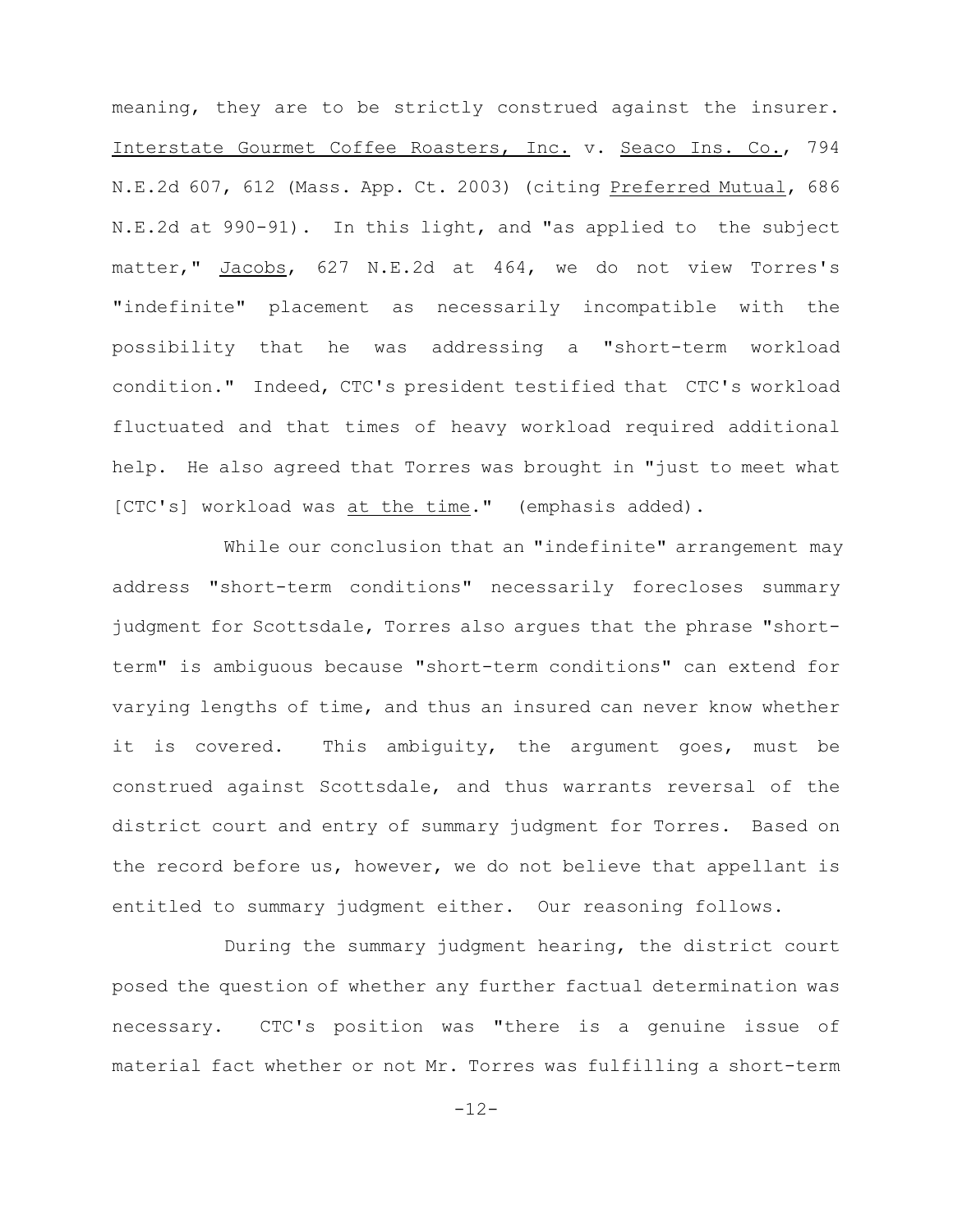workload need . . . . Which would bring . . . issues of fact as to this industry, what is a normal workload . . . . " And although counsel for Scottsdale argued that the record was sufficient for the court to make the decision in Scottsdale's favor, he also acknowledged that the record was bare as to CTC's intent in using Torres. He concluded, "I don't think the record tells us anything. I don't think a trial tells us anything about that either." We agree that the record is insufficient. We do not agree that further factual development would be futile.

In our view, the nature of CTC's workflow and how Torres's placement fit within its ordinary course of business are among the critical -- but unresolved -- factual issues necessary to determine whether Torres was "furnished" to meet "short-term workload conditions." Accordingly, neither side is entitled to summary judgment, and we must remand this case for resolution of that issue. Consistent with this approach, on other occasions we have noted with approval a district court's use of a trial to resolve a disputed issue of fact in an insurance policy dispute. Foisy, 356 F.3d at 148. Other courts have done the same. See, e.g., In re So. La. Sugars, Coop., Inc., 485 F.3d 291, 293 (5th Cir. 2007) (case remanded where record demonstrated fact issue as to whether injured worker was "leased worker"); Pac. Employers Ins. Co. v. Wausau Bus. Ins. Co., 508 F. Supp. 2d 1167 (M.D. Fla. 2007) (summary judgment denied and trial ordered to resolve dispute over nature of work and tenure of injured worker in order to resolve

-13-